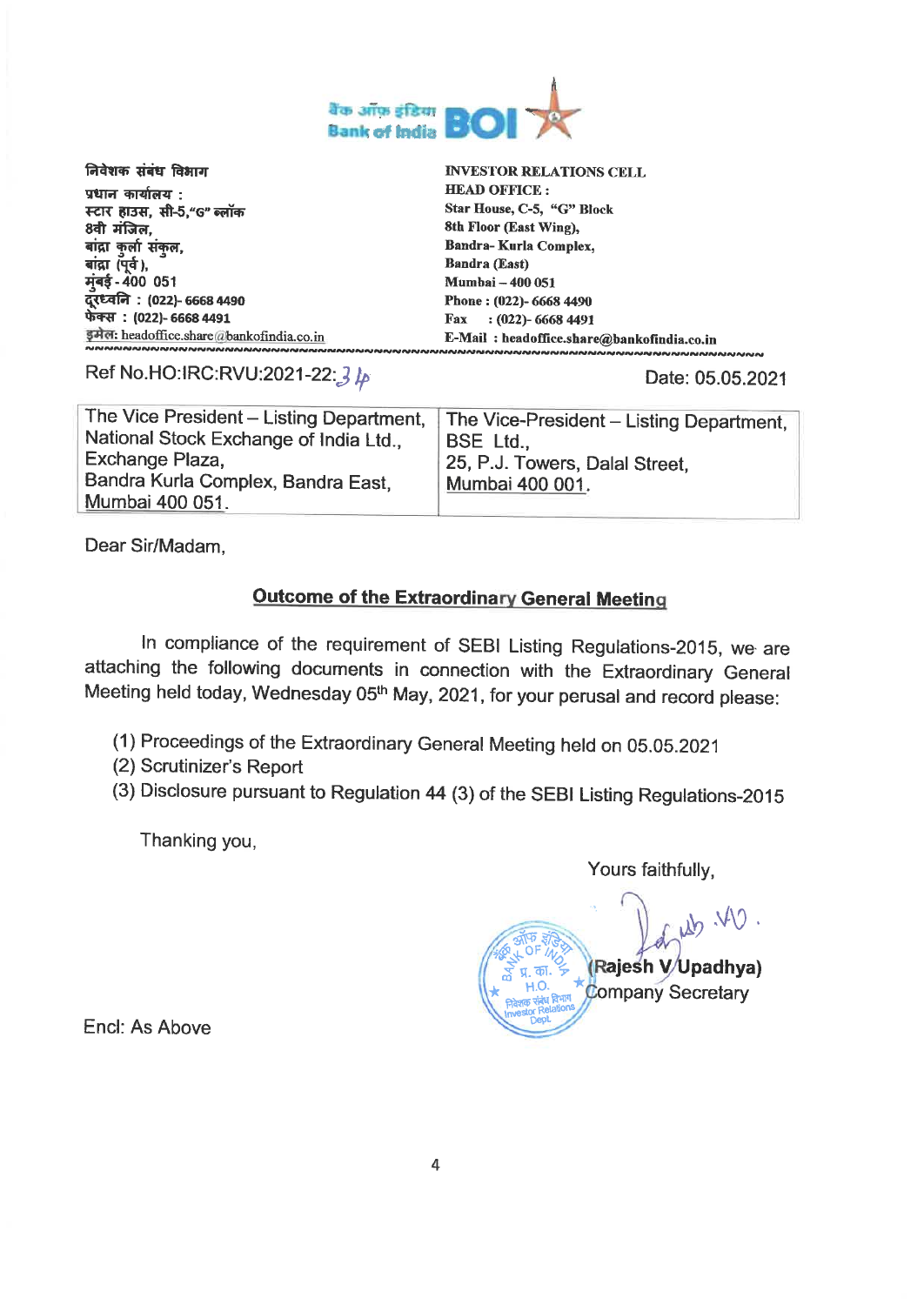

### **Head Office: C-5 G Block, Bandra Kurla Complex, Mumbai-400 051**

**Proceedings of the Extra-ordinary General Meeting of the Shareholders of the Bank, held on Wednesday 05th May 2021 at 11.00 A.M. through Video Conference (VC) / Other Audio Visual Modes (OAVM) from Bank of India Head Office, Star House, Bandra Kurla Complex, Bandra (East), Mumbai — 400 051** 

1. In accordance with the Notice dated 09th April 2021, the Extra-ordinary General Meeting of the Bank was held on Wednesday 05th May 2021 at 11.00 A.M. through Video Conference / Other Audio-Visual Means. The Meeting was attended by 29 (Twenty Nine) Shareholders and 6 (six) Directors as required under of SEBI LODR Regulations.

2. Pursuant to Regulation 59 of the Bank of India (Shares and Meetings) Regulations, 2007 the Meeting was chaired by Shri A K Das, Managing Director & CEO of the Bank. The Chairman of the meeting (the Chairman) informed that in view of the continuing Covid-19 pandemic, the Ministry of Corporate Affairs("MCA") has vide its various Circulars issued from time to time, approval received from Department of Financial Services, Ministry of Finance, Government of India, permitted the holding of the General Meetings ("AGM/ EGM") through VC / OAVM, without the physical presence of the Members at a common venue and in compliance with the provisions of SEBI (Listing Obligations and Disclosure Requirements) Regulations, 2015 ("SEBI Listing Regulations") and MCA Circulars, the EGM of the Bank is being held through VC / OAVM. He welcomed the shareholders to the Extraordinary General Meeting.

3. After the Company Secretary confirmed the presence of necessary quorum at 11.00 A.M., as required under Regulation 58 of the Bank of India (Shares and Meetings) Regulations, 2007, the Chairman called the Meeting to order and commenced the proceedings.

4. The Chairman informed that the Notice dated 09<sup>th</sup> April 2021 convening the Meeting was E-mailed to all the shareholders of the Bank on 09<sup>th</sup> April 2021 whose email ids were made available by the Depositories / registered with the Bank. The Notice was also uploaded on the websites of NSE, BSE, CDSL and Bank of India. With the consent of the shareholders attending the meeting, the same was taken as read.

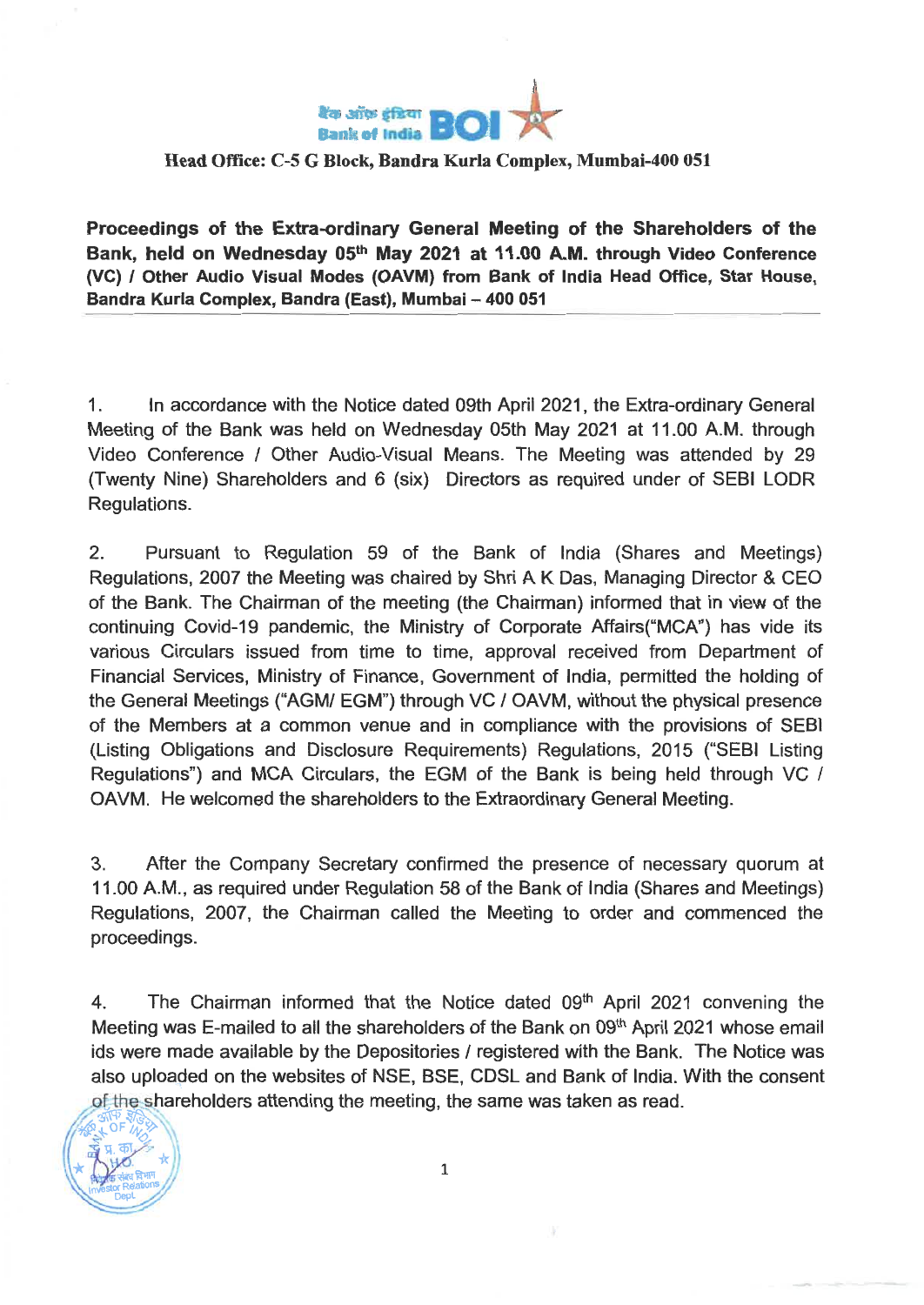**5. At the request of the Chairman, Directors who attended the meeting introduced themselves.** 

**6. The Chairman informed that Shri S.D. Sharma, Under Secretary, Department of Financial Services, Ministry of Finance, New Delhi, representing Government of India, the major shareholder (89.10%) of the Bank, was attending the Extraordinary General Meeting (EGM) from New Delhi.** 

**7. Thereafter the Chairman informed that the Bank had provided remote e-voting facility to the shareholders (for voting for or against the Agenda to the meeting) and appointed Central Depository Services Limited (CDSL) as e-Voting agency. M/s S. N. Ananthasubramanian & Co., Company Secretaries have been appointed as Scrutinizer to oversee the e-Voting process. He further stated that the remote e-Voting was held from 10.00 a.m. on Sunday, May 02, 2021 to 5.00 p.m. on Tuesday, May 04, 2021 and those shareholders who had not participated in remote e-voting could cast their vote during the course of the Meeting.** 

**8. The Chairman then took up for consideration the only item on the Agenda viz.,** 

**"Approval to issue and allot upto 42,11,70,854 equity shares of Rs.10/- each (Rupees Ten only) for cash at Rs.71.23 per equity share including premium of Rs.61.23 per equity share as determined in accordance with Regulation 164 of SEBI (issue of Capital and Disclosure Requirement) Regulations - 2018 aggregating upto Rs. 3,000 crore on preferential basis to Government of India (President of India), subject to necessary approvals, as required."** 

**9. The Chairman informed that Shareholders who wished to vote on the Resolution could vote at their convenience.** 

**10. The Chairman then called one by one the Shareholders who had registered themselves to speak at the Meeting.** 

**11. Four shareholders made their observations.** 

**12. The Chairman responded to the observations of the Shareholders.** 

**13. He requested shareholders who had not voted on the Resolution to cast their votes.** 

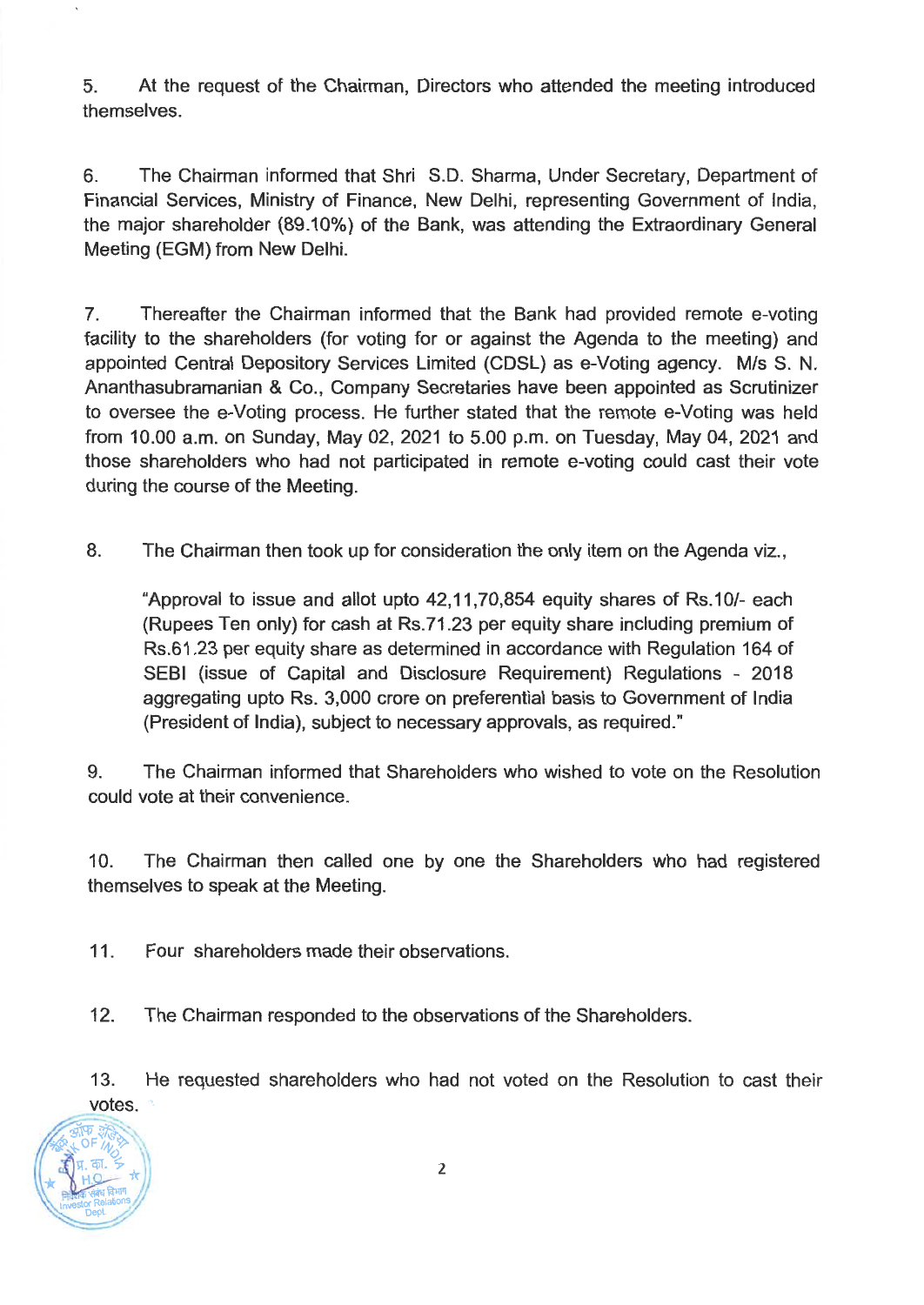14, The Chairman thereafter informed that the Consolidated Results of E-Voting and EGM Voting at the meeting will be hosted in the website of the Bank, Stock Exchanges (NSE and BSE), CDSL (the Voting Agency) and declared the meeting as closed.

15. Based on the Report of the Scrutinizers the agenda item was passed with requisite majority.

"Approval to issue and allot upto 42,11,70,854 equity shares of Rs.10/- each (Rupees Ten only) for cash at Rs.71.23 per equity share including premium of Rs.61.23 per equity share as determined in accordance with Regulation 164 of SEBI (issue of Capital and Disclosure Requirement) Regulations - 2018 aggregating upto Rs. 3,000 crore on preferential basis to Government of India (President of India), subject to necessary approvals, as required."

Certified True Copy

 $\overline{3177}$   $\overline{377}$ Mumbai  $\begin{pmatrix} \frac{1}{8} & \frac{1}{8} & \frac{1}{8} & \frac{1}{8} \\ \frac{1}{8} & \frac{1}{8} & \frac{1}{8} & \frac{1}{8} \\ \frac{1}{8} & \frac{1}{8} & \frac{1}{8} & \frac{1}{8} \end{pmatrix}$  Upadhya) Dated : 05th May 2021 W **RARGE WARE COMPAIN Secretary** निवेशक संबंध विभाग<br>Investor Relations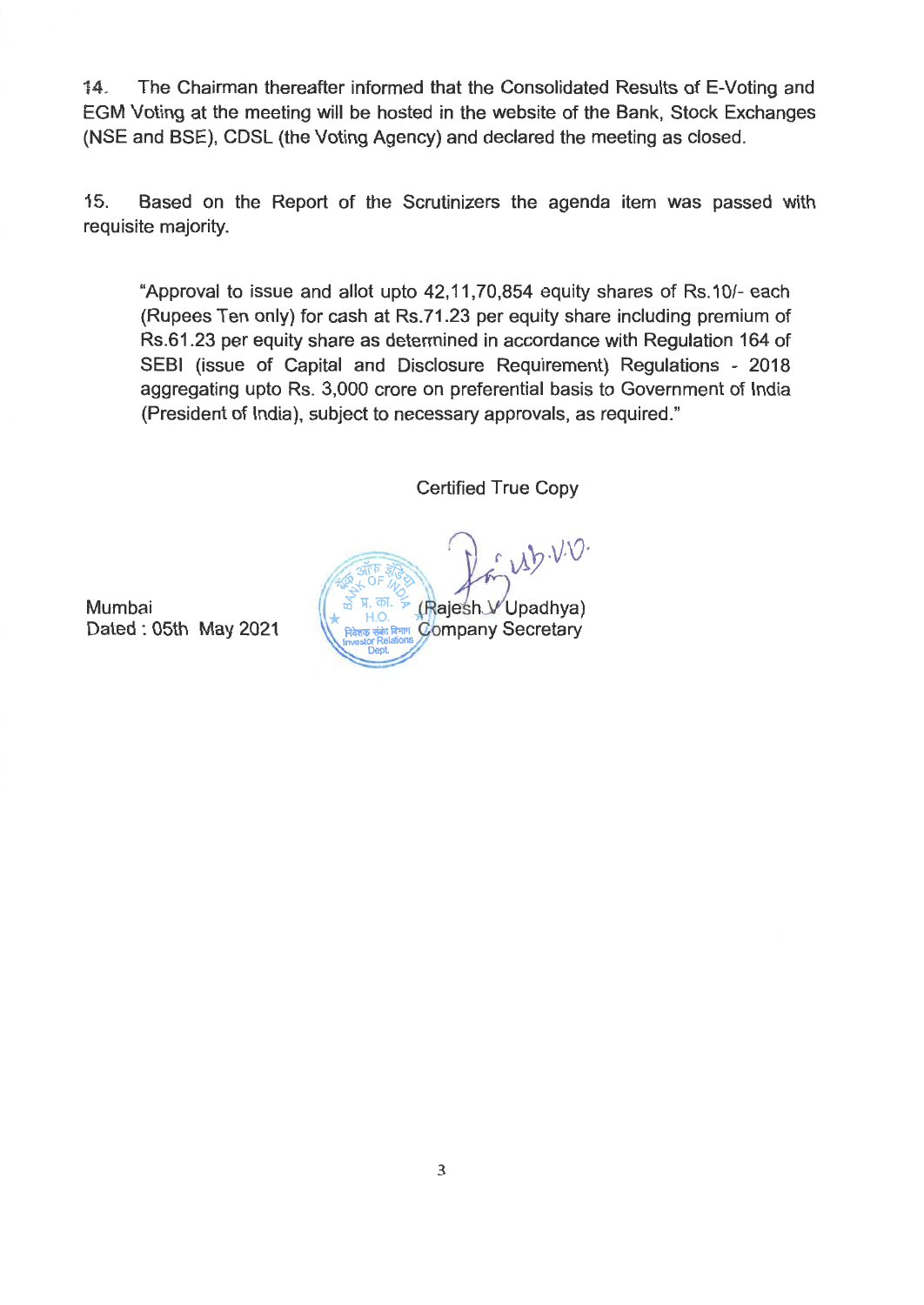# **<sup>1</sup>S. N. ANANTHASUBRAMANIAN & CO =.1 Company Secretaries**

10/25-26, 2nd Floor, Brindaban, Thane  $(W) - 400601$ T: +9122 25345648 I +91 22 25432704 E: snaco@snaco.net | W: www.snaco.net ICSI Unique Code: P1991MH040400

### 05<sup>th</sup> May, 2021

**To,**  The Managing Director, **Bank of India**  Head Office, Star House, C-5 'G' Block, Bandra Kuria Complex, Bandra (East), Mumbai - 400 051

Dear Sir,

We thank you for appointing us as the Scrutinizer for remote e-voting process and voting by your Shareholders during the Extraordinary General Meeting of your Bank held on Wednesday, 05<sup>th</sup> May, 2021 through Video Conferencing ("VC") / Other Audio-Visual Means ("OAVM").

We are pleased to submit the Scrutinizer's Report, which is comprehensive and selfexplanatory in all respects.

> **MALATI KUMAR IS**  l **PARTNER I**  *a* **ACB 15508 10. Sop No. 10989,**

**MALATI**  Digitally signed **ANIL KUMAR**  13:29:55 +05'30' by MALATI ANIL KUMAR Date: 2021.05.05

**Malati Kumar Partner** 

**Report of Scrutinizer on remote e-voting and voting by shareholders during the EGM of Bank**  of *India held on 05<sup>th</sup> May, 2021.* 

**Page 1 of 6**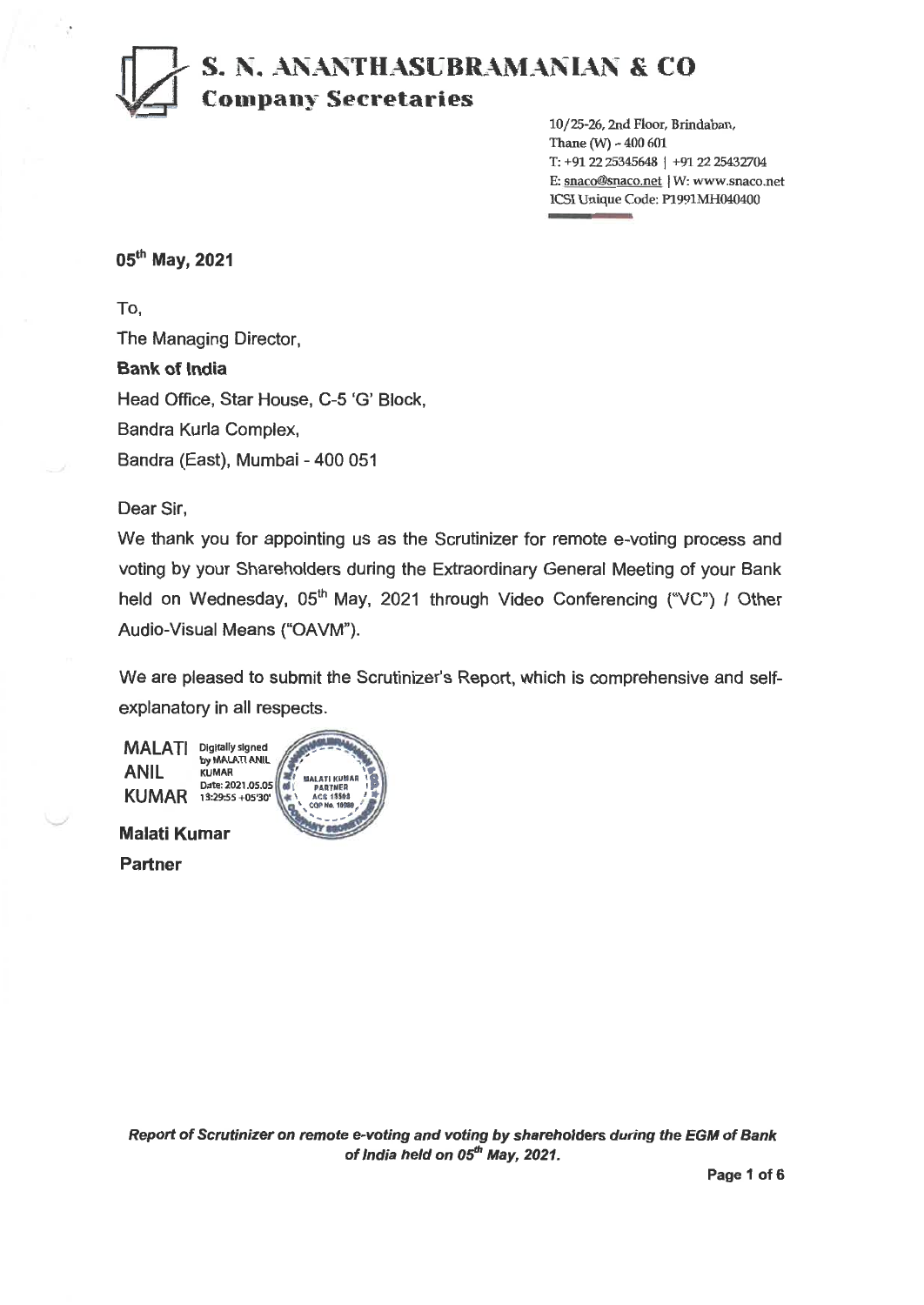# **S. N. ANANTHASUBRAMANIAN & CO Company Secretaries**

### **SCRUTINIZER.S REPORT**

| <b>Name of the Company</b> | <b>Bank of India</b>                                                     |
|----------------------------|--------------------------------------------------------------------------|
| <b>Meeting</b>             | <b>Extraordinary General Meeting</b>                                     |
| Day, Date & Time           | Wednesday, 05th May, 2021 at 11.00. A.M.                                 |
| <b>Deemed Venue</b>        | <b>Head Office, Star House,</b>                                          |
|                            | C-5 G Block, Bandra Kurla Complex,                                       |
|                            | Bandra (East) Mumbai - 400 051                                           |
| <b>Mode</b>                | Video Conferencing ("VC") / Other Audio-<br><b>Visual Means ("OAVM")</b> |

#### **1. Appointment as Scrutinizer**

We were appointed as the Scrutinizer for the remote e-voting as well as the evoting by Shareholders at the Extraordinary General Meeting ("EGM") of Bank of India (hereinafter referred to as the Bank) scheduled on Wednesday, 05<sup>th</sup> May, 2021 at 11.00 a.m. held through Video Conferencing ("VC") / Other Audio-Visual Means ("OAVM"). Our responsibility as a Scrutinizer was to ensure that the voting process was conducted in a fair and transparent manner and submit a Scrutinizer's report on the voting on the resolutions based on the reports generated from the electronic voting system.

#### **2. Dispatch of Notice convening the EGM**

2.1 The Bank hosted the notice of EGM on its website and also intimated the same to BSE Limited and National Stock Exchange of India Limited on 09<sup>th</sup> April, 2021.



**Report of Scrutinizer on remote e-voting and voting by shareholders during the EGM of Bank of India held on 05<sup>th</sup> May, 2021.** 

**Page 2 of 6**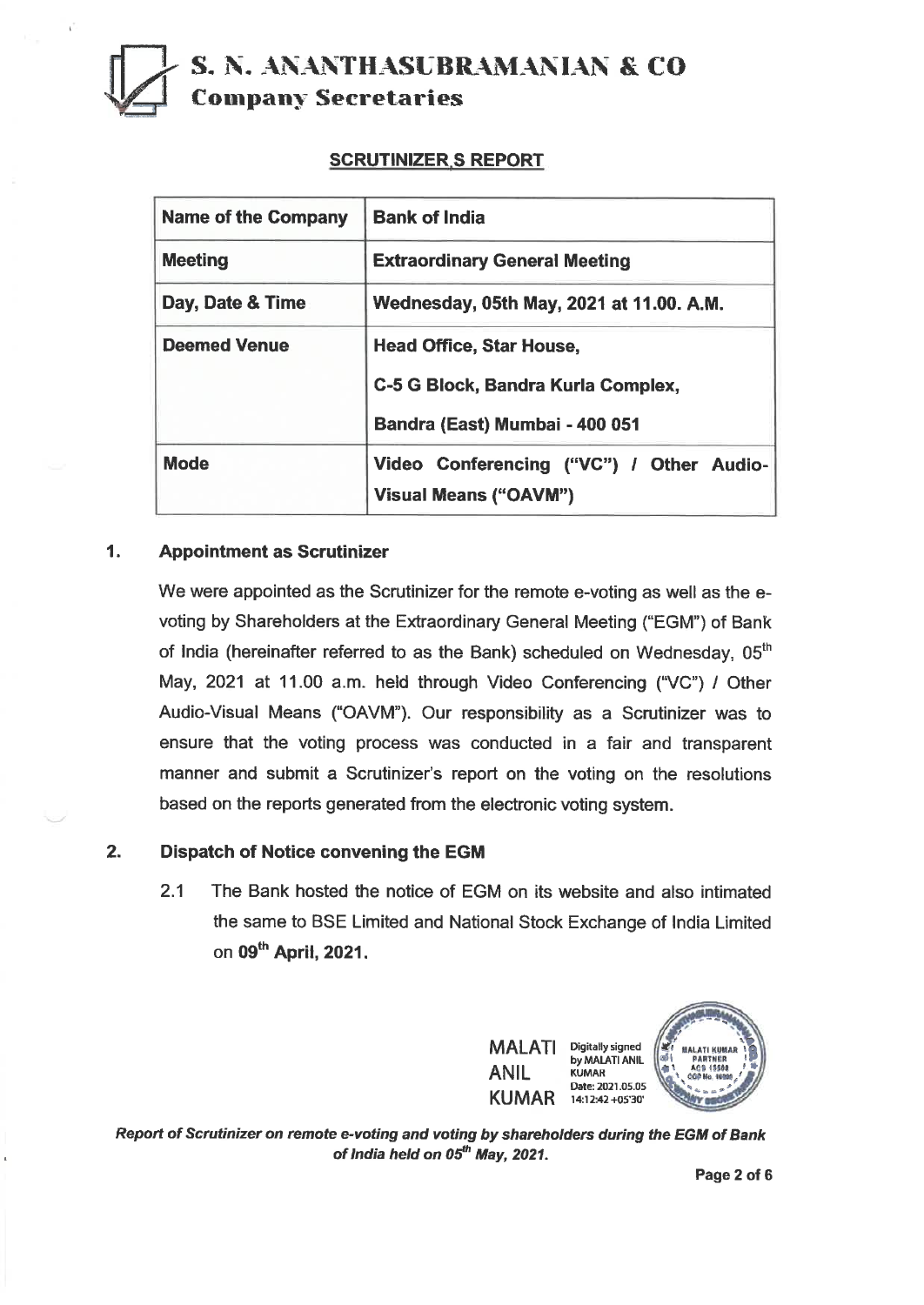# **S. N. ANANTHASUBRAMANIAN & CO Company Secretaries**

- **2.2 The Bank informed that on the basis of the Register of Shareholders and the list of Beneficial** Owners made available **by Bigshare Services Private Limited the** Registrar and Share Transfer Agents ("RTA") of **the Bank and the depositories viz., National Securities Depository Limited ("NSDL") and** Central Depository Services (India) Limited **("CDSL")**  respectively, the Bank completed dispatch of Notice of EGM on 09<sup>th</sup> **April, 2021 by e-mail to 2,88,403** Shareholders who had **already registered their email ids with the Bank/ Depositories;**
- **2.3 Pursuant to General Circulars No. 14/2020, 17/2020 and 20/2020**  dated 8<sup>th</sup> April, 2020, 13<sup>th</sup> April, 2020 and 5<sup>th</sup> May, 2020 respectively issued by the Ministry of Corporate Affairs, an advertisement was published on 13<sup>th</sup> April, 2021 in Business Standard (English **newspaper), Business Standard (Hindi edition) and in Mumbai Lakshdeep (Marathi newspaper), having electronic editions specifying the date & time of the EGM, availability of the notice on Bank's website and website of** Stock Exchanges, manner of registration of email **ids by the shareholders (both physical and demat) who are yet to register their email ids with the Bank, manner of voting through remote e-voting or through e-voting system at the EGM etc.**

#### **2 Cut-off date**

**Voting rights were reckoned as on Wednesday, April 28, 2021, being the cutoff date for the purpose of deciding the entitlements of shareholders for remote e-voting and e-voting during the EGM.** 

#### **3 Remote e-voting process**

4.1 **Agency** 

**The Bank appointed CDSL as the agency for providing the platform for remote e-voting and e-voting during the EGM.** 

> **MALATI ANIL KUMAR Digitally signed by MALATI ANIL KUMAR Date: 2021.05.05 16:1852+05'30'**



**Report of Scrutinizer on remote e-voting and voting by shareholders during the EGM of Bank**  of India held on 05<sup>th</sup> May, 2021.

**Page 3 of 6**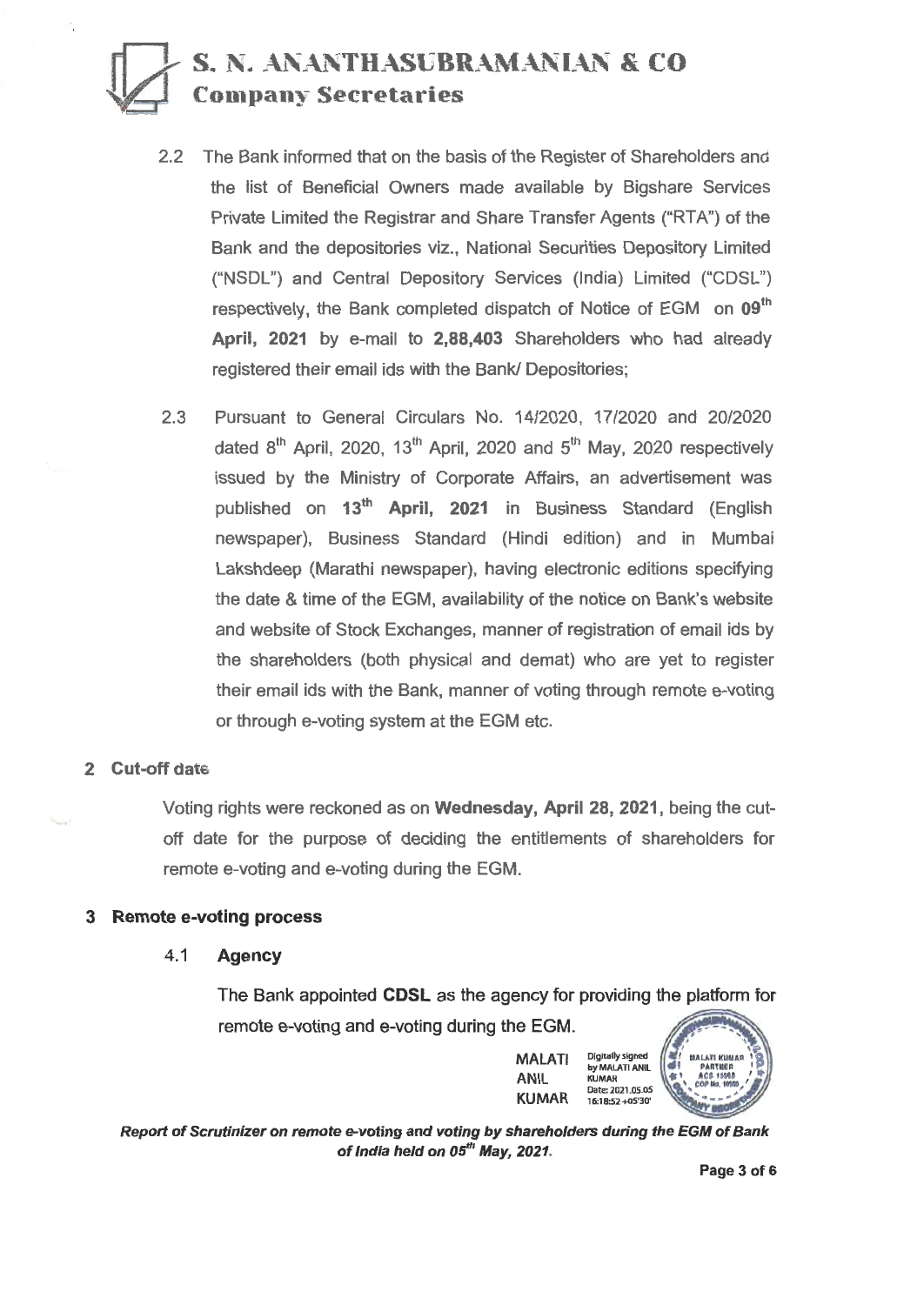

## **S. N. ANANTHASUBRAMANIAN Sik CO**

**Company Secretaries**